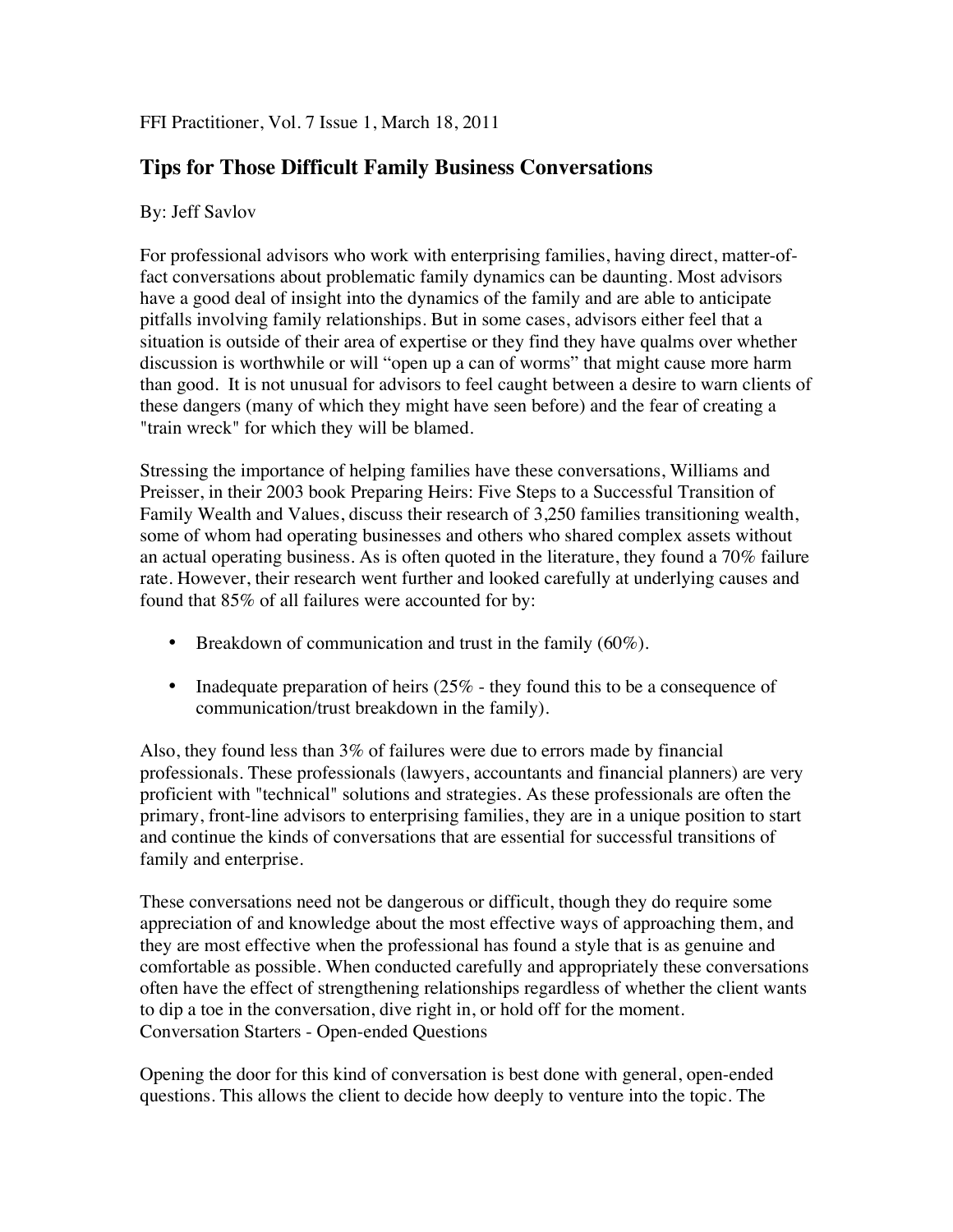advisor, by listening carefully, can get a sense of the client's comfort level and regulate the conversation accordingly. While some attempts to open discussion will be met with resistance (handling this situation effectively will be addressed later), often, once the conversation has begun and the client starts to open up, the rest unfolds naturally.

When famous comedians are interviewed, they uniformly refer to the preparation and practice required to look spontaneous and natural when performing. While this may seem a contradiction, sometimes a carefully crafted sentence or two can get things started and relieve any discomfort the advisor might have so that things do come across more naturally. Also, quoting a statistic (like Williams and Preisser above) or personal anecdotal experience can help to prime the pump.

Here are some examples, including both formal and informal language. It is essential that the language feel natural and genuine for the advisor, so may be varied as needed.

- "What do you find are the benefits and pleasures related to having a family-owned business?" Follow up with, "What are the challenges?"
- "In my experience working with families around business/financial issues, it is quite normal for family relationships to affect the business and vice versa. There are beneficial effects as well as more problematic ones. What has your experience been with this interplay of family and business?"
- "Family life can be pretty intense in my experience. My siblings and I never ran a business (ran a foundation, shared ownership of complicated assets, etc.) together. Just based on what I remember from when we were kids, and thinking even about the challenges we have trying to plan Thanksgiving now, I have a sense of how tricky it can get. I can easily imagine some of the challenges we would have faced owning a business together. What goes on with your family in terms of relationships and how they affect business life?"
- "Let's face it, mixing family and business can get downright hairy at times. We've known each other for only a few months and I've gotten a good sense of your family and the business you run together. The business has been successful and the tensions are also pretty palpable, especially between your kids. How are you handling it?"

### **Client reactions - Dip (a toe), Dive (right in), or Don't (go there)**

Soon after starting this conversation the advisor will likely have a sense if the client is feeling relief and appreciation, dread and anxiety, or is somewhere in the middle. Some clients will be somewhat apprehensive but open to the discussion, while others will dive right in. And then there are some who may want to stop the conversation completely – if this happens it should be accepted. However, this would be an unusual outcome if the advisor conveys genuine interest and sensitivity.

Here are some examples of these different reactions and how they might be dealt with: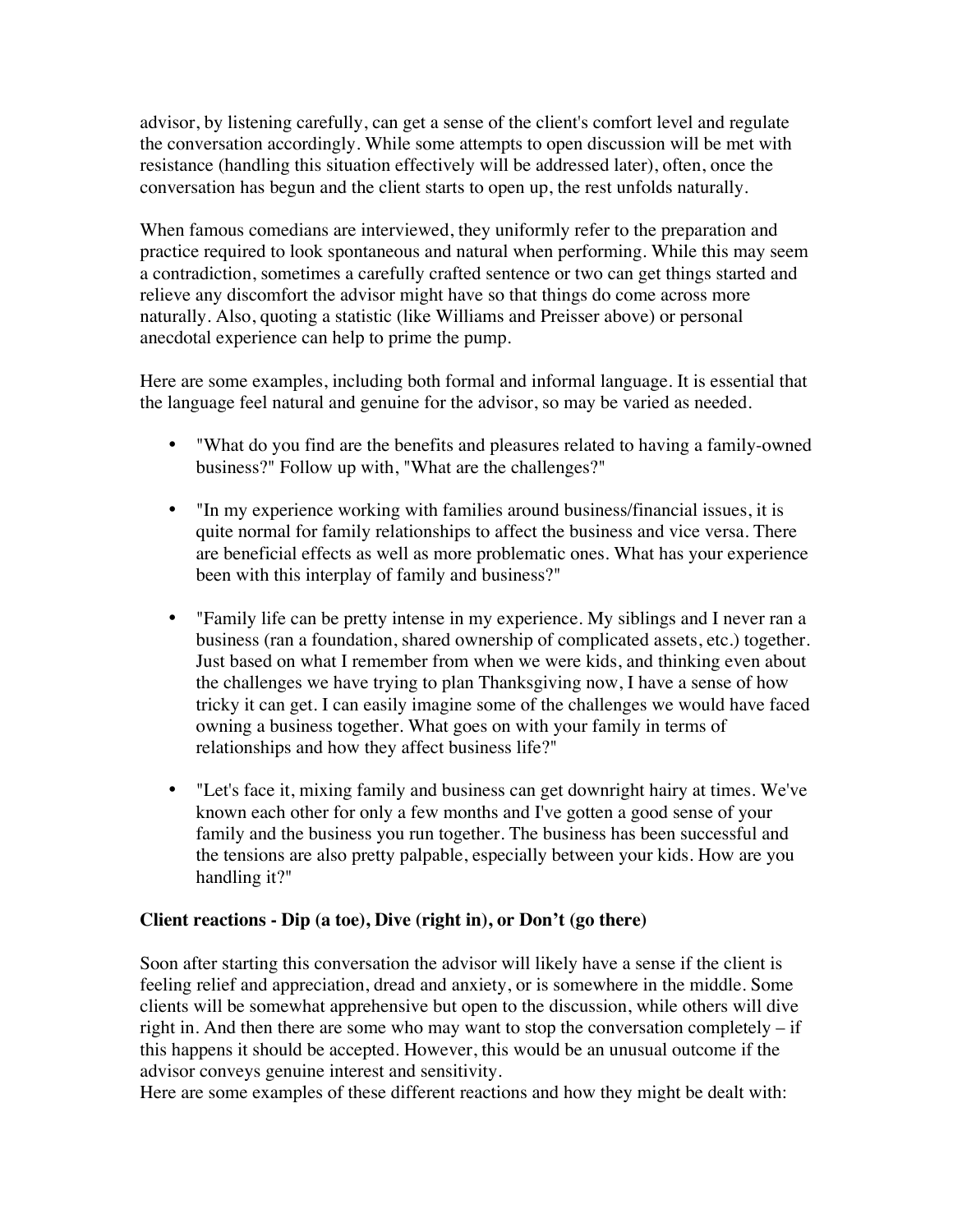- **Dip (a toe) –**
	- o Sam (client): "It is pretty tough actually. My wife has pretty strong feelings about how the kids should be treated and I agree with only some of them. I barely have enough time to keep the business going let alone deal with the family issues. What were you saying about earnings a few minutes ago?"
	- o {This would be considered a dip of the toe, as Sam is willing to speak openly about how tough he finds the situation and about his disagreement with his wife over the kids. However, he quickly tries to steer the conversation back to business. The advisor should reflect his hesitation, normalize his feelings and express how important it is to address these issues.}
	- o Advisor: "Sam, you seem a bit hesitant to speak about these family issues. They certainly are complex. It's normal to feel this way, especially since this is the first time we've gone there. I do want to let you know that I deeply believe these issues are important to talk about and deal with as they can make a huge difference in terms of success and failure for family businesses. Are you willing to continue this chat in spite of some discomfort?"
- **Dive (right in)** 
	- o Kate (client): "Dad still comes into the office frequently and often undercuts my decisions. He is clear that he wants me to run the place and take full ownership yet he can be a real pain. You've known him since I was a kid; how do you suggest I deal with this?"
	- o {Kate "dives right in" describing her father's specific, difficult behaviors that frustrate her. She directly acknowledges the long-term relationship the advisor has with her father and asks for the advisor's involvement. The advisor should give Kate credit for taking the step, describe the conversation as new and different, reflect her feelings, ask for more information with an open-ended question and offer their support.}
	- o Advisor: "Kate, this is a different kind of conversation for us as we usually tend to focus on more technical issues related to the business. I give you credit for your openness. I really believe, and research shows, that open communication between family members about the business and its future is helpful for all involved. I'm glad you are willing to be open with me and I understand how undercut you must feel. Tell me more about what's going on and we'll put our heads together. The fact that I've known your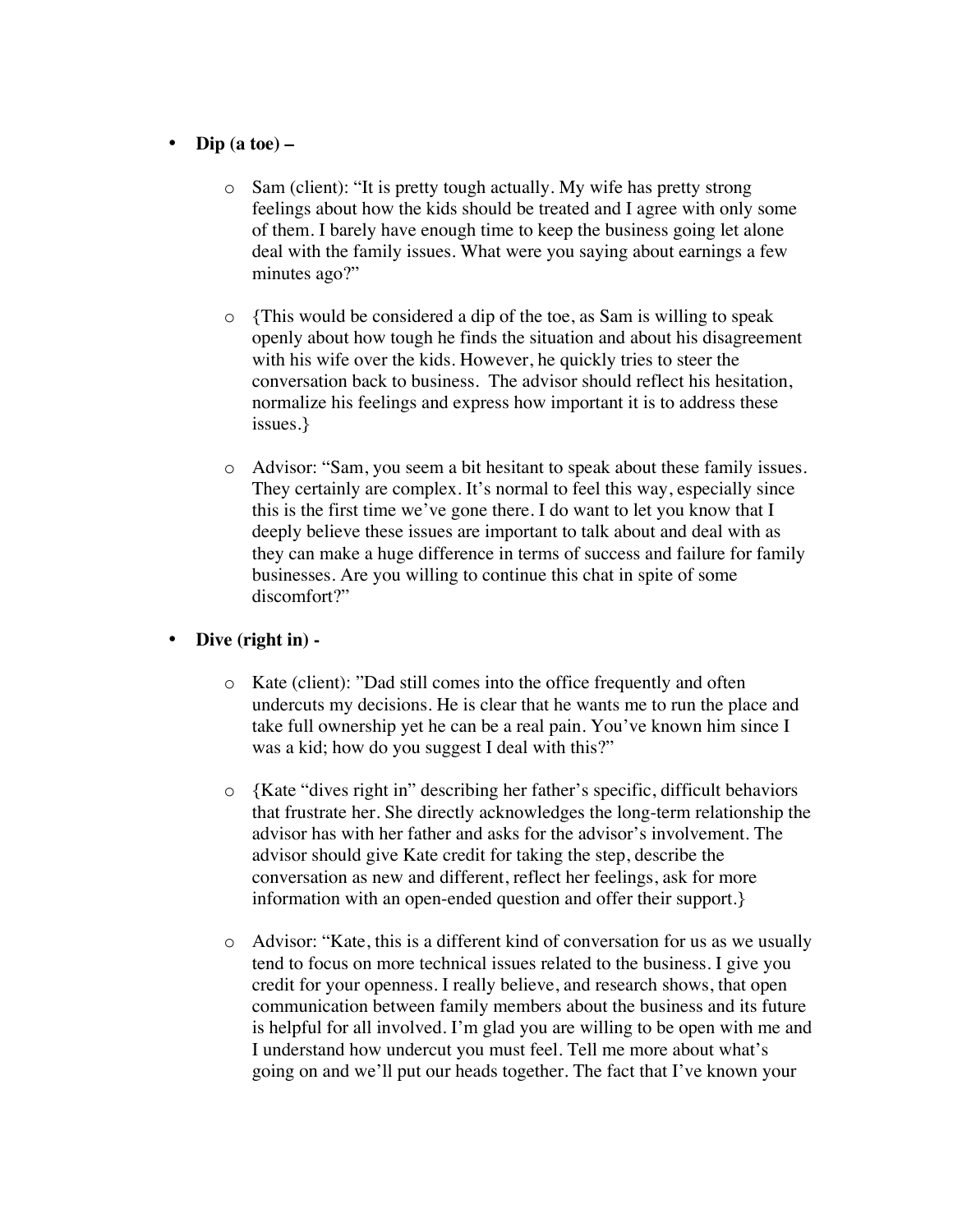dad so long may enable me to support you in having this conversation with him."

- **Don't (go there)** 
	- o Frank (client): "I really want to focus on my tax situation as it is the end of the year. The family stuff is complicated and the more I think about it, the messier it gets."
	- o {Clearly, the client does not want to move in this direction and believes it will only make things worse. The advisor should directly communicate respect for the decision not to discuss the issue "at this time," planting a seed for the future. They should also empathize with the difficult nature of a discussion about family issues and include their heartfelt belief about the importance of leaving the option open for the sake of both family and enterprise. Finally, the advisor should offer a standing invitation to discuss this another time.}
	- o Advisor: "Frank, I absolutely respect that this is a conversation you hesitate to have right now. It can be difficult. I believe the family issues in play in your situation are likely to have a significant impact on business performance and family harmony, and I'd be willing to discuss this any time in the future should you decide you would like to speak about it further. I'll follow your lead on this."

### **Help Is Out There**

Inevitably, there will be situations involving family-business interplay that need more attention than the advisor may have the time, desire or training/experience to tackle. In these instances, referral to a family business consultant specializing in this area can be helpful. When making this type of referral, some professionals are concerned their clients will think they are being told they need a shrink and have psychological problems. Another concern that might arise is that clients will question why the professional cannot handle this for them. All concerns (imagined and actual) can be handled with some education coupled with direct and empathic language.

It is helpful to understand who these "soft-side" family business/wealth consultants are in order to better facilitate referrals when needed. Many come from family businesses or financial families themselves. Also, many have psychotherapy training in the fields of social work, psychology and psychiatry which often includes training in family systems theory/family therapy and group dynamics. However, many family business consultants have neither of these background experiences and are excellent. Others might have more of a business bent (M.B.A.) or an organizational development background; a great many have graduate work and research experience under their belt.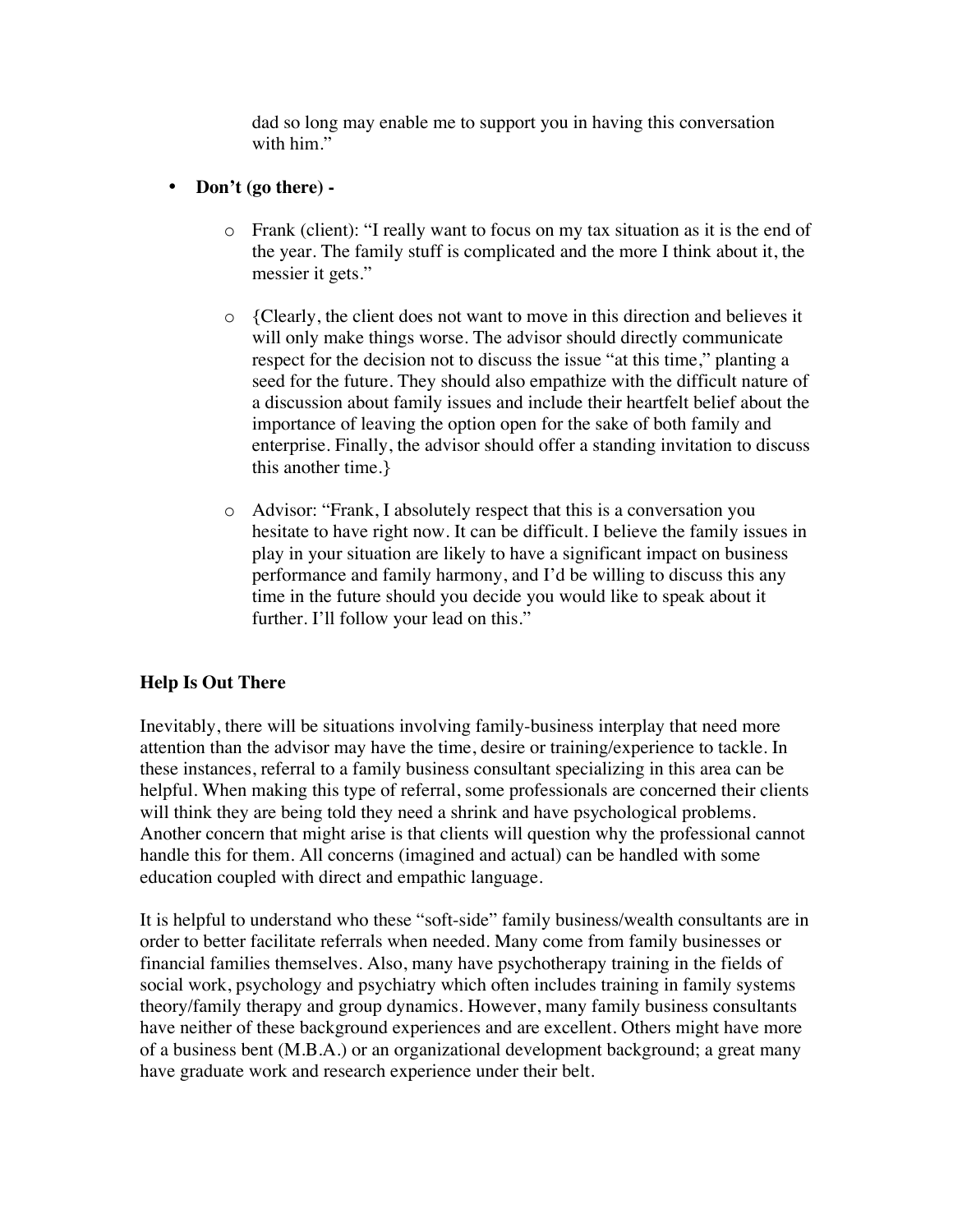It is difficult to succinctly describe the wide array of quality experiences that bring people to this work, but it is essential that the advisor know the experience and training of the professional to whom they are referring and that they trust them and their work. Also, clear communication regarding the nature of the consultation, which will involve facilitation, education, mediation and a focus on family dynamics and the interplay with business is in order.

## **The Specialist**

Family practice physicians refer patients to specialists all the time. Though they are perfectly capable of handling most of what is presented to them, occasionally they see something that is outside of their expertise and experience. What we're considering here is quite similar.

The referring professional needs to describe the following:

- An understanding of the situation in the enterprising family system
- The importance of addressing the issue (possible outcomes if not addressed)
- The specialist consultant and their qualifications
- That the referral is being made because the current professional does not have the training/experience or time (or both) to devote to the project

## **Making the Referral**

Here's an example of how an advisor might comprehensively summarize the situation and clearly emphasize the need for a specialist's involvement:

• Advisor: "Pat, the tensions between you and your sister have grown considerably. While your dad meant the best for you both when he gave you each 50% ownership of the business, it has led to a stalemate in several areas of disagreement over the future of the business. If this is not dealt with soon, the business may cease to exist as you know it and as your dad knew it before he passed. Mia Lowe is an experienced family business consultant and I'd like you to consider having a consultation with her. We work closely together in situations such as yours. She will meet with you and your sister for an hour or so to see if there is a good fit. She is an expert in helping families sharing assets to manage the interplay between family and business. She will help you have the necessary conversations in order to make decisions you can both stick to. While I see situations like you and your sister are experiencing in my practice, Mia as a specialist is in a much better position to help you and your sister navigate through this with a positive outcome. I really trust her; please consider a meeting."